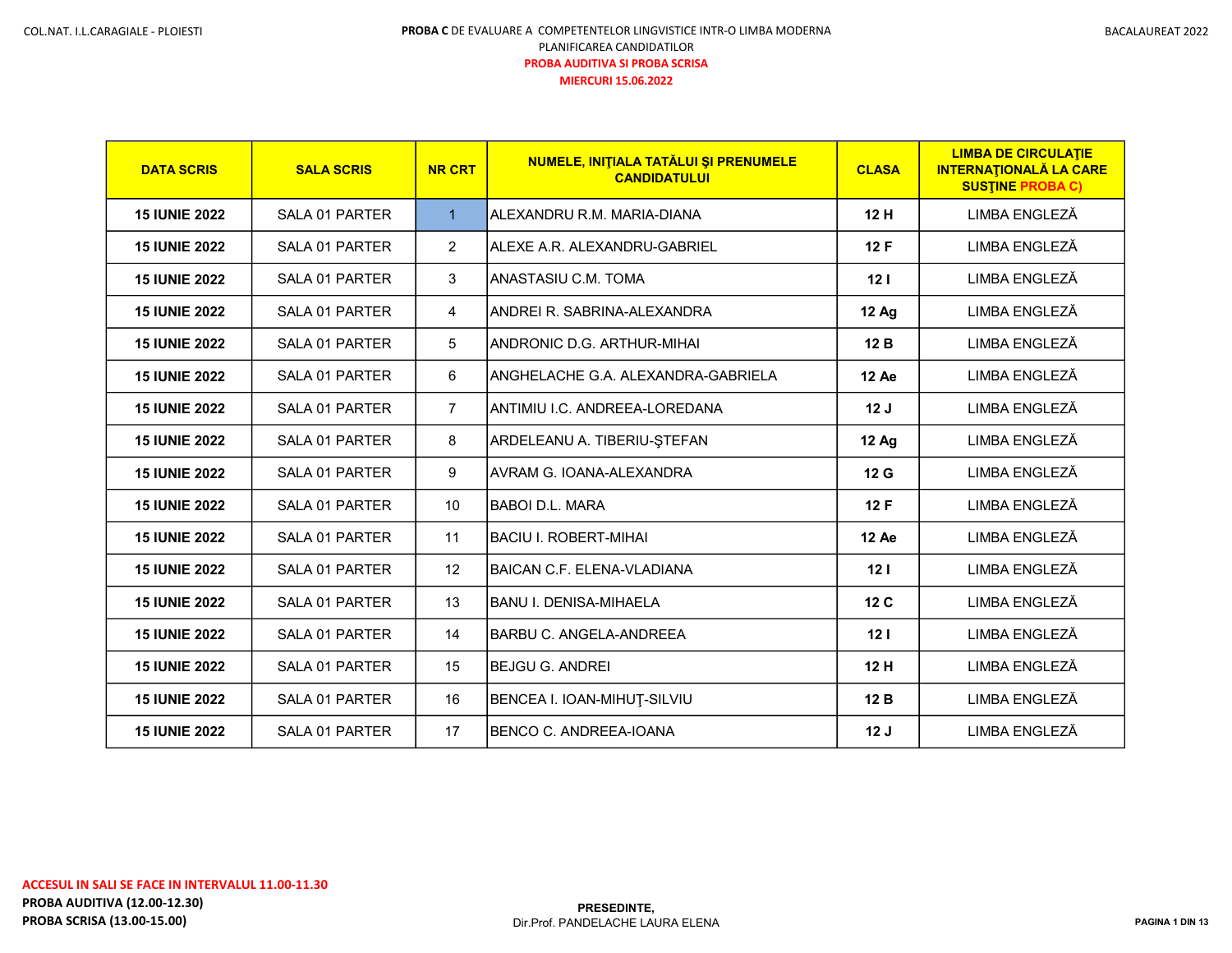| BACALAUREAT 2022 |  |
|------------------|--|
|------------------|--|

| <b>DATA SCRIS</b>    | <b>SALA SCRIS</b> | <b>NR CRT</b>  | NUMELE, INITIALA TATĂLUI ȘI PRENUMELE<br><b>CANDIDATULUI</b> | <b>CLASA</b> | <b>LIMBA DE CIRCULATIE</b><br><b>INTERNATIONALĂ LA CARE</b><br><b>SUSTINE PROBA C)</b> |
|----------------------|-------------------|----------------|--------------------------------------------------------------|--------------|----------------------------------------------------------------------------------------|
| <b>15 IUNIE 2022</b> | SALA 02 PARTER    | $\mathbf{1}$   | BERNSCHUTZ F.F. ANDREI                                       | 12 D         | LIMBA ENGLEZĂ                                                                          |
| <b>15 IUNIE 2022</b> | SALA 02 PARTER    | $\overline{2}$ | BOGHICI C. IONUȚ-DANIEL                                      | 12 C         | LIMBA ENGLEZĂ                                                                          |
| <b>15 IUNIE 2022</b> | SALA 02 PARTER    | 3              | BOSNEANU F.G. ANDREI-CLAUDIU                                 | 12J          | LIMBA ENGLEZĂ                                                                          |
| <b>15 IUNIE 2022</b> | SALA 02 PARTER    | 4              | <b>BOTEA M. MARIAN</b>                                       | 12H          | LIMBA ENGLEZĂ                                                                          |
| <b>15 IUNIE 2022</b> | SALA 02 PARTER    | 5              | BRATU A.G. DARIA-ȘTEFANIA                                    | 12 Ae        | LIMBA ENGLEZĂ                                                                          |
| <b>15 IUNIE 2022</b> | SALA 02 PARTER    | 6              | <b>BRENCU A.C. ROBERT-MARIUS</b>                             | 12D          | LIMBA ENGLEZĂ                                                                          |
| <b>15 IUNIE 2022</b> | SALA 02 PARTER    | $\overline{7}$ | BRÎNZOI G. ANA-MARIA                                         | 12D          | LIMBA ENGLEZĂ                                                                          |
| <b>15 IUNIE 2022</b> | SALA 02 PARTER    | 8              | IBUCUR D. LAVINIA-ANDREEA                                    | 12J          | LIMBA ENGLEZĂ                                                                          |
| <b>15 IUNIE 2022</b> | SALA 02 PARTER    | 9              | <b>BUZAŞ I.C. IOANA-ALEXANDRA</b>                            | <b>12 Ag</b> | LIMBA ENGLEZĂ                                                                          |
| <b>15 IUNIE 2022</b> | SALA 02 PARTER    | 10             | CĂLIN A. ȘTEFANIA-IOANA                                      | 12J          | LIMBA ENGLEZĂ                                                                          |
| <b>15 IUNIE 2022</b> | SALA 02 PARTER    | 11             | CARAMALĂU A.V. MIHNEA-IOAN                                   | 12 E         | LIMBA ENGLEZĂ                                                                          |
| <b>15 IUNIE 2022</b> | SALA 02 PARTER    | 12             | CÂRSTEA I. ALEXANDRA-IOANA                                   | 12F          | LIMBA ENGLEZĂ                                                                          |
| <b>15 IUNIE 2022</b> | SALA 02 PARTER    | 13             | CĂTĂLIN A.F. ȘTEFAN-DORIAN                                   | 12D          | LIMBA ENGLEZĂ                                                                          |
| <b>15 IUNIE 2022</b> | SALA 02 PARTER    | 14             | CEAUŞ Ş. SORINA-ŞTEFANIA                                     | 12 Ae        | LIMBA ENGLEZĂ                                                                          |
| <b>15 IUNIE 2022</b> | SALA 02 PARTER    | 15             | CHIRU G. GABRIELA                                            | 12 G         | LIMBA ENGLEZĂ                                                                          |
| <b>15 IUNIE 2022</b> | SALA 02 PARTER    | 16             | CHIVU L. RADU-ANDREI                                         | <b>12 Ag</b> | LIMBA ENGLEZĂ                                                                          |
| <b>15 IUNIE 2022</b> | SALA 02 PARTER    | 17             | CONDILĂ N.S. NICOLAE-CĂTĂLIN                                 | <b>12 Ag</b> | LIMBA ENGLEZĂ                                                                          |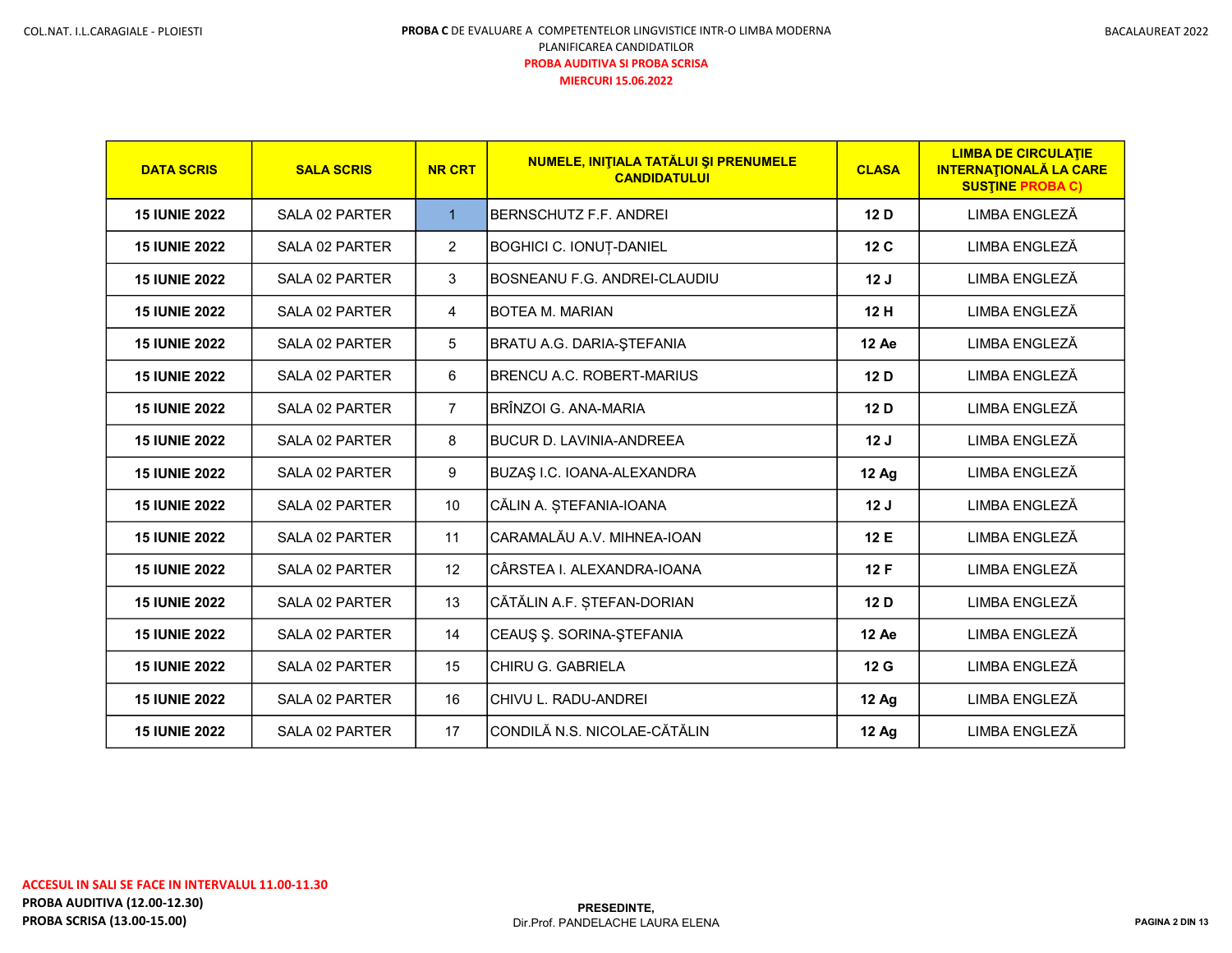| <b>DATA SCRIS</b>    | <b>SALA SCRIS</b>     | <b>NR CRT</b>  | NUMELE, INITIALA TATĂLUI ȘI PRENUMELE<br><b>CANDIDATULUI</b> | <b>CLASA</b>    | <b>LIMBA DE CIRCULATIE</b><br><b>INTERNATIONALĂ LA CARE</b><br><b>SUSTINE PROBA C)</b> |
|----------------------|-----------------------|----------------|--------------------------------------------------------------|-----------------|----------------------------------------------------------------------------------------|
| <b>15 IUNIE 2022</b> | <b>SALA 03 PARTER</b> | $\mathbf{1}$   | CONSTANTIN D.D. ELEONORA-GEORGIANA                           | 12 <sub>1</sub> | LIMBA ENGLEZĂ                                                                          |
| <b>15 IUNIE 2022</b> | <b>SALA 03 PARTER</b> | $\overline{2}$ | COSTACHE A. ANDREI-DARIUS                                    | 12 Ae           | LIMBA ENGLEZĂ                                                                          |
| <b>15 IUNIE 2022</b> | SALA 03 PARTER        | 3              | CRAUS S.B. PETRU-EDUARD                                      | 12 C            | LIMBA ENGLEZĂ                                                                          |
| <b>15 IUNIE 2022</b> | <b>SALA 03 PARTER</b> | 4              | CRISTEA G.A. ANDREEA-MIRUNA                                  | 12 <sub>1</sub> | LIMBA ENGLEZĂ                                                                          |
| <b>15 IUNIE 2022</b> | SALA 03 PARTER        | 5              | CROITORU C. ALEXIA-MARIA                                     | 12 D            | LIMBA ENGLEZĂ                                                                          |
| <b>15 IUNIE 2022</b> | <b>SALA 03 PARTER</b> | 6              | CURELEA V.I. BOGDAN-GEORGE                                   | 12 C            | LIMBA ENGLEZĂ                                                                          |
| <b>15 IUNIE 2022</b> | SALA 03 PARTER        | $\overline{7}$ | DĂNCEANU G.C. BIANCA-ELENA                                   | 12B             | LIMBA ENGLEZĂ                                                                          |
| <b>15 IUNIE 2022</b> | <b>SALA 03 PARTER</b> | 8              | DĂNESCU A. DANIEL-ALEXANDRU                                  | <b>12 Ae</b>    | LIMBA ENGLEZĂ                                                                          |
| <b>15 IUNIE 2022</b> | SALA 03 PARTER        | 9              | DEDU R.M. MIHAIL-ALEXANDRU                                   | 12 <sub>C</sub> | LIMBA ENGLEZĂ                                                                          |
| <b>15 IUNIE 2022</b> | SALA 03 PARTER        | 10             | <b>DELEA S. CRISTIAN-ALIN</b>                                | 12 G            | LIMBA ENGLEZĂ                                                                          |
| <b>15 IUNIE 2022</b> | SALA 03 PARTER        | 11             | DIACONU C. CĂTĂLINA                                          | 12J             | LIMBA ENGLEZĂ                                                                          |
| <b>15 IUNIE 2022</b> | SALA 03 PARTER        | 12             | DIACONU E.S. ELVIN-CRISTIAN                                  | 12 Ag           | LIMBA ENGLEZĂ                                                                          |
| <b>15 IUNIE 2022</b> | <b>SALA 03 PARTER</b> | 13             | DINCĂ F.M. VALENTIN-IONUȚ                                    | 12J             | LIMBA ENGLEZĂ                                                                          |
| <b>15 IUNIE 2022</b> | <b>SALA 03 PARTER</b> | 14             | <b>DINU C. CRISTINA</b>                                      | 12J             | LIMBA ENGLEZĂ                                                                          |
| <b>15 IUNIE 2022</b> | SALA 03 PARTER        | 15             | DÎRVĂREANU D.D. HORIA-ANDREI                                 | 121             | LIMBA ENGLEZĂ                                                                          |
| <b>15 IUNIE 2022</b> | SALA 03 PARTER        | 16             | DOBRE M. CĂTĂLINA-MIHAELA                                    | 12 G            | LIMBA ENGLEZĂ                                                                          |
| <b>15 IUNIE 2022</b> | SALA 03 PARTER        | 17             | DOBRE N.G. MARIA-GABRIELA                                    | 12 D            | LIMBA ENGLEZĂ                                                                          |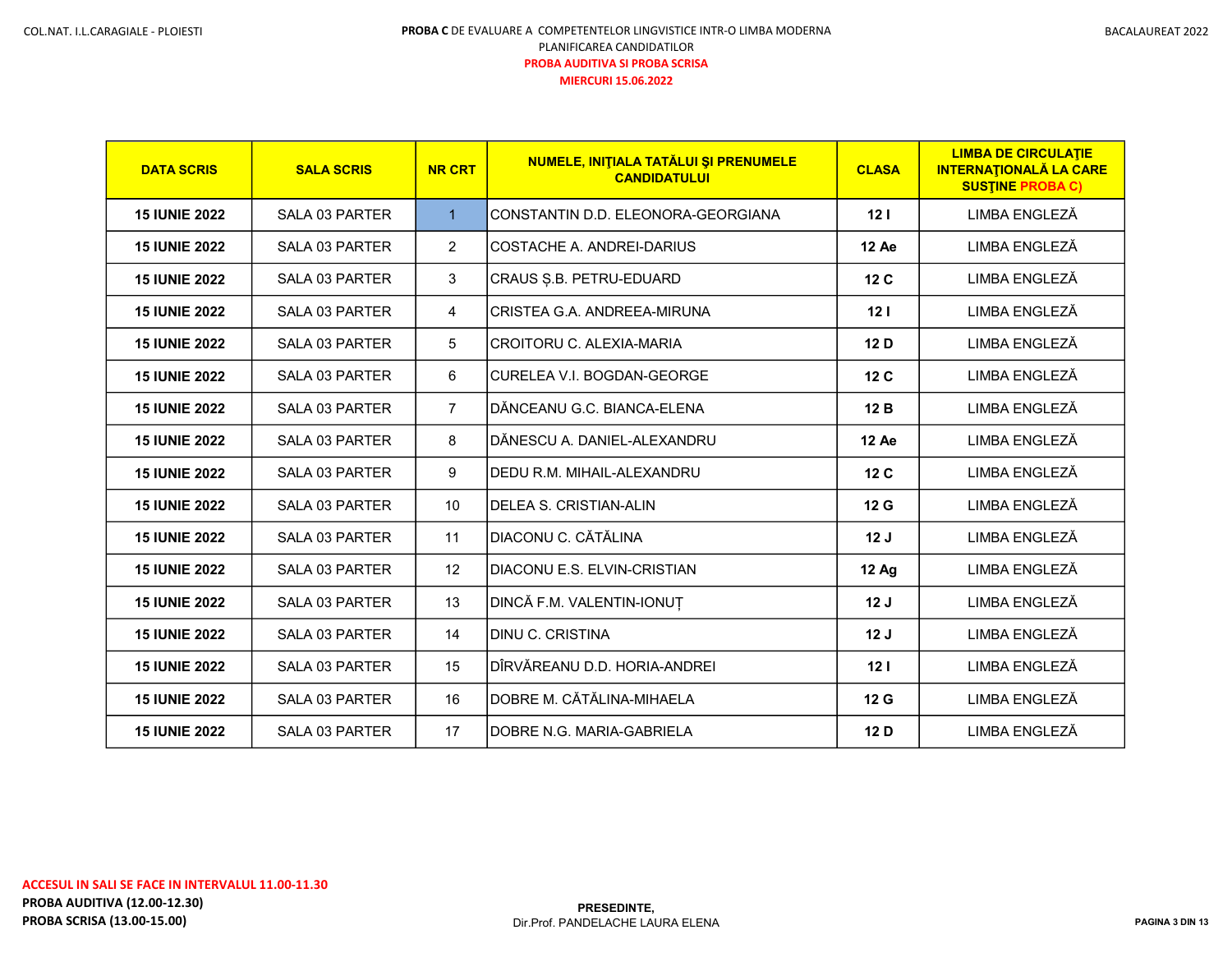| <b>DATA SCRIS</b>    | <b>SALA SCRIS</b>     | <b>NR CRT</b>  | NUMELE, INITIALA TATĂLUI ȘI PRENUMELE<br><b>CANDIDATULUI</b> | <b>CLASA</b>    | <b>LIMBA DE CIRCULATIE</b><br><b>INTERNATIONALĂ LA CARE</b><br><b>SUSTINE PROBA C)</b> |
|----------------------|-----------------------|----------------|--------------------------------------------------------------|-----------------|----------------------------------------------------------------------------------------|
| <b>15 IUNIE 2022</b> | SALA 04 PARTER        | $\mathbf{1}$   | DOBRE S.I. ALEXANDRA-GABRIELA                                | 12 <sub>1</sub> | LIMBA ENGLEZĂ                                                                          |
| <b>15 IUNIE 2022</b> | SALA 04 PARTER        | $\overline{2}$ | DOMNICA G.D. TEODOR                                          | 12 Ae           | LIMBA ENGLEZĂ                                                                          |
| <b>15 IUNIE 2022</b> | <b>SALA 04 PARTER</b> | 3              | DRĂGHICI M.G. MIHNEA-NARCIS                                  | 12 D            | LIMBA ENGLEZĂ                                                                          |
| <b>15 IUNIE 2022</b> | SALA 04 PARTER        | 4              | DRĂGOI R.O. RAREȘ-FLORIN                                     | 12 D            | LIMBA ENGLEZĂ                                                                          |
| <b>15 IUNIE 2022</b> | SALA 04 PARTER        | 5              | DRAGOMIR A.G. DIANA-MARIA                                    | 12B             | LIMBA ENGLEZĂ                                                                          |
| <b>15 IUNIE 2022</b> | <b>SALA 04 PARTER</b> | 6              | DRAGOMIR M.A. ROXANA-FLORENTINA                              | 12 G            | LIMBA ENGLEZĂ                                                                          |
| <b>15 IUNIE 2022</b> | <b>SALA 04 PARTER</b> | $\overline{7}$ | DRAGU C. ANDREI-CĂTĂLIN                                      | 12 G            | LIMBA ENGLEZĂ                                                                          |
| <b>15 IUNIE 2022</b> | SALA 04 PARTER        | 8              | DRĂGUȘIN G. LAURA-GABRIELA                                   | 12 <sub>1</sub> | LIMBA ENGLEZĂ                                                                          |
| <b>15 IUNIE 2022</b> | SALA 04 PARTER        | 9              | DUMITRACHE M.I. VLAD-IONUT                                   | 12B             | LIMBA ENGLEZĂ                                                                          |
| <b>15 IUNIE 2022</b> | SALA 04 PARTER        | 10             | DUMITRU C.O. ANDREEA-VALENTINA                               | 12 C            | LIMBA ENGLEZĂ                                                                          |
| <b>15 IUNIE 2022</b> | SALA 04 PARTER        | 11             | DUNEL P.C. SABRINA-IOANA                                     | 12 G            | LIMBA ENGLEZĂ                                                                          |
| <b>15 IUNIE 2022</b> | SALA 04 PARTER        | 12             | ENCUNĂ T. MIRUNA-ȘTEFANIA                                    | 12 G            | LIMBA ENGLEZĂ                                                                          |
| <b>15 IUNIE 2022</b> | SALA 04 PARTER        | 13             | <b>ENESCU I. MIHAI-ANDREI</b>                                | 12H             | LIMBA ENGLEZĂ                                                                          |
| <b>15 IUNIE 2022</b> | SALA 04 PARTER        | 14             | ENESCU M.C. SEBASTIAN-STEFAN                                 | 12 G            | LIMBA ENGLEZĂ                                                                          |
| <b>15 IUNIE 2022</b> | SALA 04 PARTER        | 15             | FILCESCU A. THEODORA-IOANA                                   | 12J             | LIMBA ENGLEZĂ                                                                          |
| <b>15 IUNIE 2022</b> | <b>SALA 04 PARTER</b> | 16             | FURTUNĂ E. TEODOR-MIHAI                                      | 12 <sub>C</sub> | LIMBA ENGLEZĂ                                                                          |
| <b>15 IUNIE 2022</b> | <b>SALA 04 PARTER</b> | 17             | <b>GAVRIL C.G. ALESSIA-ALEXANDRA</b>                         | 12B             | LIMBA ENGLEZĂ                                                                          |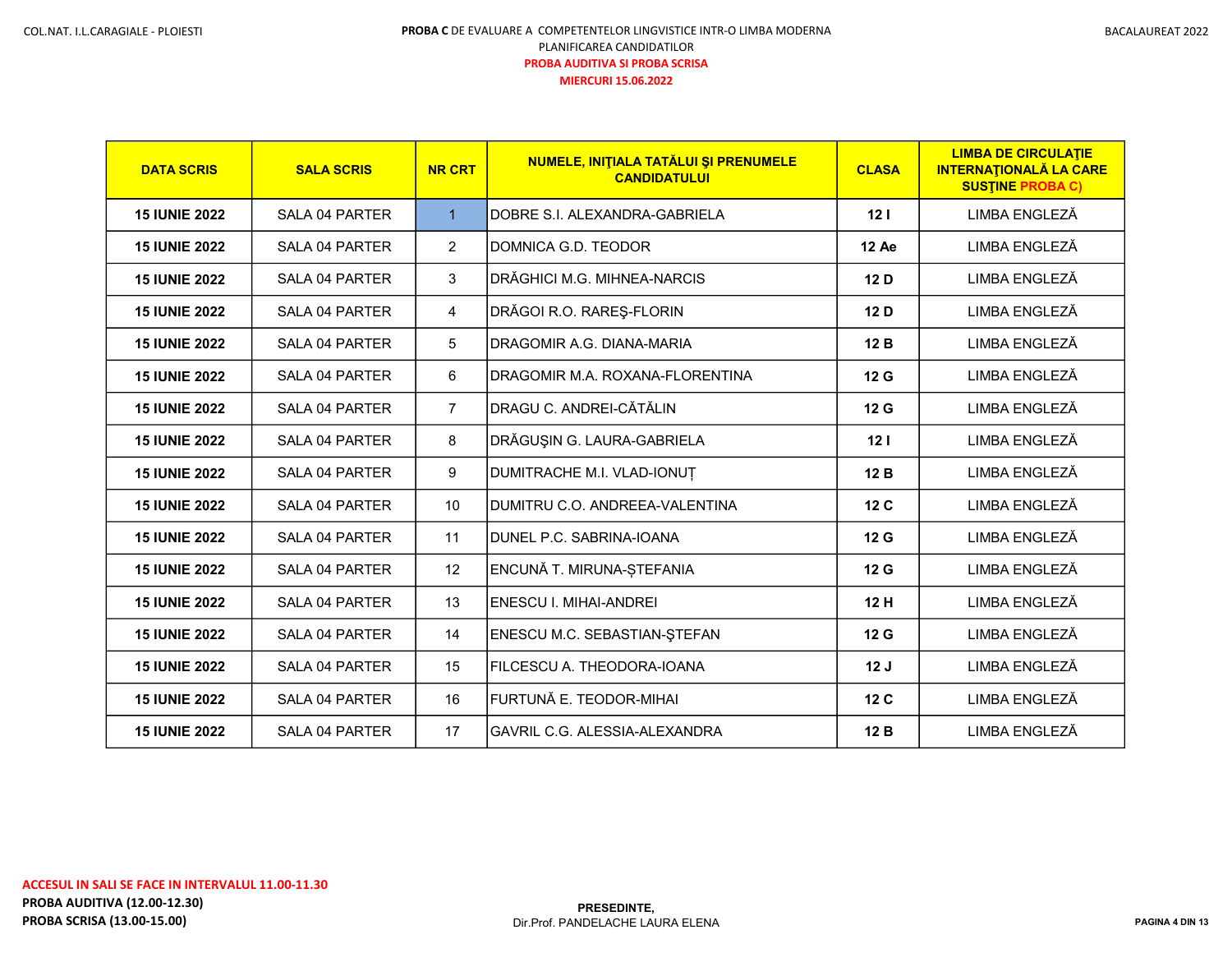| <b>DATA SCRIS</b>    | <b>SALA SCRIS</b>     | <b>NR CRT</b>  | NUMELE, INITIALA TATĂLUI ȘI PRENUMELE<br><b>CANDIDATULUI</b> | <b>CLASA</b> | <b>LIMBA DE CIRCULATIE</b><br><b>INTERNATIONALĂ LA CARE</b><br><b>SUSTINE PROBA C)</b> |
|----------------------|-----------------------|----------------|--------------------------------------------------------------|--------------|----------------------------------------------------------------------------------------|
| <b>15 IUNIE 2022</b> | SALA 05 PARTER        | $\mathbf{1}$   | GEORGESCU A.P. ANDREEA-AURORA                                | 12H          | LIMBA ENGLEZĂ                                                                          |
| <b>15 IUNIE 2022</b> | <b>SALA 05 PARTER</b> | $\overline{2}$ | GEORGESCU D.T. ALEXANDRU-DRAGOS                              | 12 D         | LIMBA ENGLEZĂ                                                                          |
| <b>15 IUNIE 2022</b> | <b>SALA 05 PARTER</b> | 3              | <b>GEORGESCU L. OANA</b>                                     | 12J          | LIMBA ENGLEZĂ                                                                          |
| <b>15 IUNIE 2022</b> | <b>SALA 05 PARTER</b> | 4              | <b>GEORGESCU S. VALENTINA</b>                                | 12J          | LIMBA ENGLEZĂ                                                                          |
| <b>15 IUNIE 2022</b> | <b>SALA 05 PARTER</b> | 5              | GHEORGHE C.V. CIPRIAN-IONUT                                  | 12 F         | LIMBA ENGLEZĂ                                                                          |
| <b>15 IUNIE 2022</b> | SALA 05 PARTER        | 6              | <b>GHEORGHE I. NICOLETA-ALEXANDRA</b>                        | 12J          | LIMBA ENGLEZĂ                                                                          |
| <b>15 IUNIE 2022</b> | <b>SALA 05 PARTER</b> | $\overline{7}$ | GHEORGHE M. DRAGOS-STEFĂNIȚĂ                                 | 12 H         | LIMBA ENGLEZĂ                                                                          |
| <b>15 IUNIE 2022</b> | <b>SALA 05 PARTER</b> | 8              | <b>GHERGHE I. MIHAI-CONSTANTIN</b>                           | 12 F         | LIMBA ENGLEZĂ                                                                          |
| <b>15 IUNIE 2022</b> | <b>SALA 05 PARTER</b> | 9              | GHICA I. ANDREEA-COSMINA                                     | <b>12 Ag</b> | LIMBA ENGLEZĂ                                                                          |
| <b>15 IUNIE 2022</b> | <b>SALA 05 PARTER</b> | 10             | IGHILIFTOIU C. YASMINA-FLORENTINA                            | 12 G         | LIMBA ENGLEZĂ                                                                          |
| <b>15 IUNIE 2022</b> | <b>SALA 05 PARTER</b> | 11             | GHIȚĂ B. ELENA-DIANA                                         | 12 E         | LIMBA ENGLEZĂ                                                                          |
| <b>15 IUNIE 2022</b> | <b>SALA 05 PARTER</b> | 12             | GHIȚĂ V.A. THEODOR-VALENTIN                                  | 12 C         | LIMBA ENGLEZĂ                                                                          |
| <b>15 IUNIE 2022</b> | <b>SALA 05 PARTER</b> | 13             | IGOGONEA P. ANA-MARIA                                        | 12G          | LIMBA ENGLEZĂ                                                                          |
| <b>15 IUNIE 2022</b> | SALA 05 PARTER        | 14             | IGOICEA A. BEATRICE-MARIA                                    | 12 H         | LIMBA ENGLEZĂ                                                                          |
| <b>15 IUNIE 2022</b> | <b>SALA 05 PARTER</b> | 15             | IGRIGORE R.C. ROBERTO-CRISTIAN                               | 12 B         | LIMBA ENGLEZĂ                                                                          |
| <b>15 IUNIE 2022</b> | <b>SALA 05 PARTER</b> | 16             | <b>GRIGORESCU D. CEZAR-ANDREI</b>                            | 121          | LIMBA ENGLEZĂ                                                                          |
| <b>15 IUNIE 2022</b> | <b>SALA 05 PARTER</b> | 17             | <b>GUZU C.V. CIPRIAN-ŞTEFAN</b>                              | 12 B         | LIMBA ENGLEZĂ                                                                          |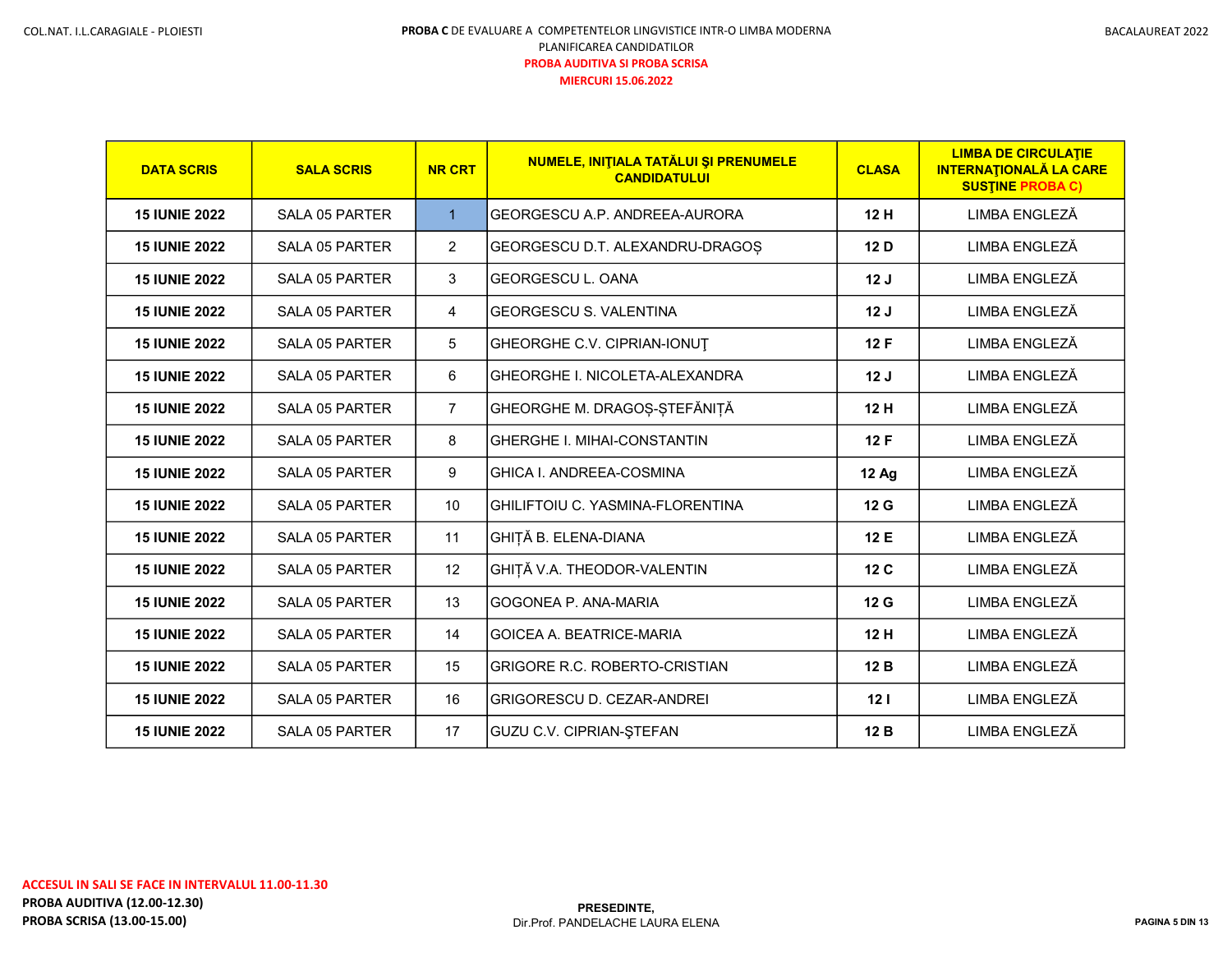| <b>DATA SCRIS</b>    | <b>SALA SCRIS</b>     | <b>NR CRT</b>  | NUMELE, INITIALA TATĂLUI ȘI PRENUMELE<br><b>CANDIDATULUI</b> | <b>CLASA</b>    | <b>LIMBA DE CIRCULATIE</b><br><b>INTERNATIONALĂ LA CARE</b><br><b>SUSTINE PROBA C)</b> |
|----------------------|-----------------------|----------------|--------------------------------------------------------------|-----------------|----------------------------------------------------------------------------------------|
| <b>15 IUNIE 2022</b> | SALA 06 PARTER        | $\mathbf{1}$   | <b>IANCU F.M. RAMON-ANDREI</b>                               | 12 <sub>G</sub> | LIMBA ENGLEZĂ                                                                          |
| <b>15 IUNIE 2022</b> | SALA 06 PARTER        | $\overline{2}$ | <b>IANCU T.G. ROBERT-ANDREI</b>                              | 12 Ae           | LIMBA ENGLEZĂ                                                                          |
| <b>15 IUNIE 2022</b> | <b>SALA 06 PARTER</b> | 3              | <b>ILIE G.G. ANDREI</b>                                      | 12D             | LIMBA ENGLEZĂ                                                                          |
| <b>15 IUNIE 2022</b> | <b>SALA 06 PARTER</b> | 4              | ILIE Ș. AMALIA-ELENA                                         | 12 E            | LIMBA ENGLEZĂ                                                                          |
| <b>15 IUNIE 2022</b> | <b>SALA 06 PARTER</b> | 5              | ILIOIU I. ELENA-ANAMARIA                                     | 12J             | LIMBA ENGLEZĂ                                                                          |
| <b>15 IUNIE 2022</b> | <b>SALA 06 PARTER</b> | 6              | ION A. ANCA-GABRIELA                                         | 12J             | LIMBA ENGLEZĂ                                                                          |
| <b>15 IUNIE 2022</b> | SALA 06 PARTER        | $\overline{7}$ | ION A. ANDRA-MIHAELA                                         | 12J             | LIMBA ENGLEZĂ                                                                          |
| <b>15 IUNIE 2022</b> | SALA 06 PARTER        | 8              | ION A. MIHAIL                                                | 12B             | LIMBA ENGLEZĂ                                                                          |
| <b>15 IUNIE 2022</b> | <b>SALA 06 PARTER</b> | 9              | <b>IONESCU C. VLAD-ANDREI</b>                                | 12D             | LIMBA ENGLEZĂ                                                                          |
| <b>15 IUNIE 2022</b> | SALA 06 PARTER        | 10             | IONESCU M. COSTIN-IOAN                                       | 12D             | LIMBA ENGLEZĂ                                                                          |
| <b>15 IUNIE 2022</b> | <b>SALA 06 PARTER</b> | 11             | <b>IONESCU P. SIMINA-CARMEN</b>                              | 12D             | LIMBA ENGLEZĂ                                                                          |
| <b>15 IUNIE 2022</b> | SALA 06 PARTER        | 12             | IONIȚĂ L. ADRIAN                                             | 12 C            | LIMBA ENGLEZĂ                                                                          |
| <b>15 IUNIE 2022</b> | SALA 06 PARTER        | 13             | IORDACHE C. COSTIN-NICUSOR                                   | 12 E            | LIMBA ENGLEZĂ                                                                          |
| <b>15 IUNIE 2022</b> | SALA 06 PARTER        | 14             | IORDACHE G. GEORGIANA-MIHAELA                                | 12 H            | LIMBA ENGLEZĂ                                                                          |
| <b>15 IUNIE 2022</b> | SALA 06 PARTER        | 15             | <b>IOSIF D. ANTONIA</b>                                      | 12J             | LIMBA ENGLEZĂ                                                                          |
| <b>15 IUNIE 2022</b> | SALA 06 PARTER        | 16             | <b>ISTRATE G. MARIAN</b>                                     | 12J             | LIMBA ENGLEZĂ                                                                          |
| <b>15 IUNIE 2022</b> | SALA 06 PARTER        | 17             | <b>IVAN C. TARYN-AURORA</b>                                  | 12 <sub>C</sub> | LIMBA ENGLEZĂ                                                                          |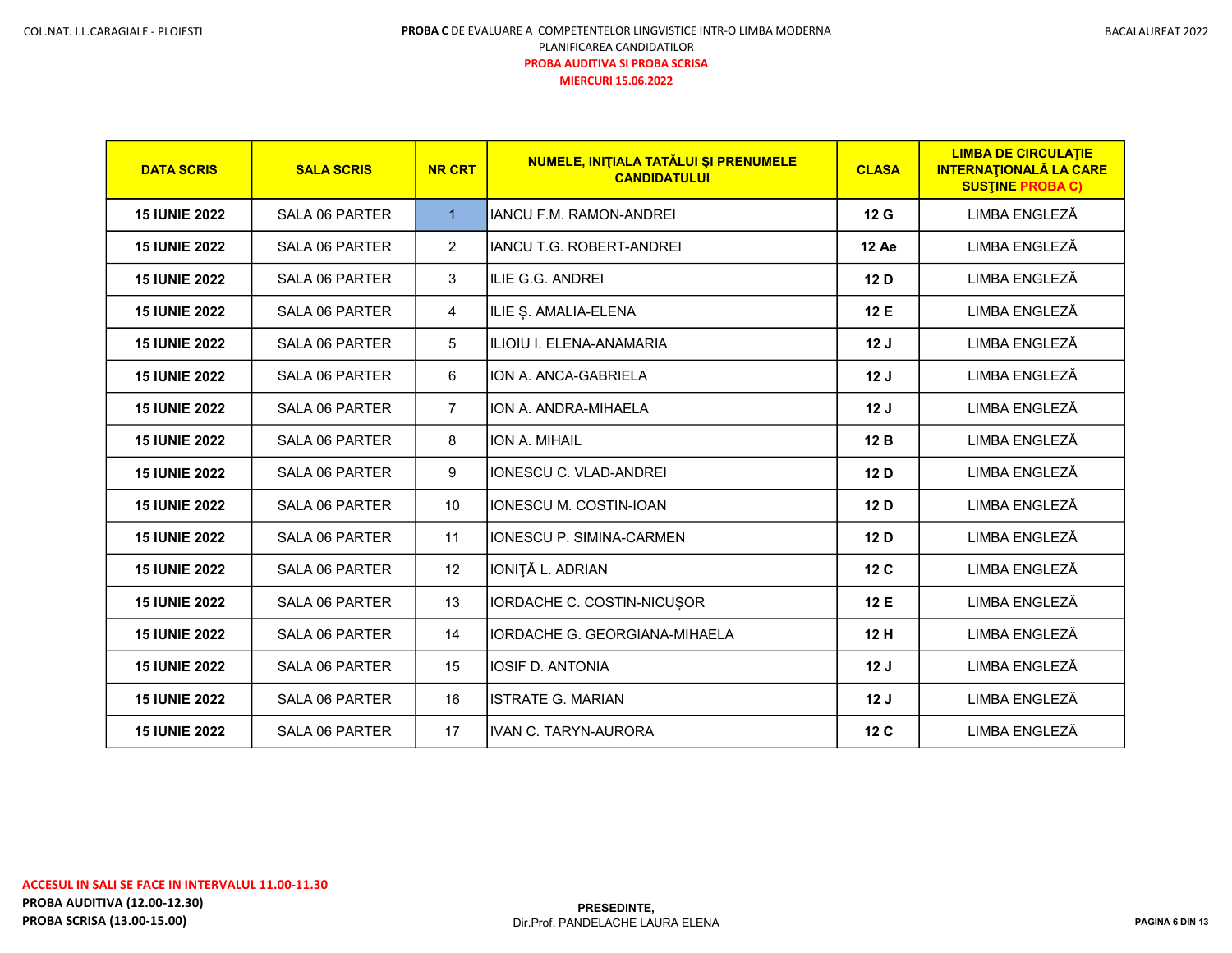| <b>DATA SCRIS</b>    | <b>SALA SCRIS</b> | <b>NR CRT</b>  | NUMELE, INITIALA TATĂLUI ȘI PRENUMELE<br><b>CANDIDATULUI</b> | <b>CLASA</b>    | <b>LIMBA DE CIRCULATIE</b><br><b>INTERNATIONALĂ LA CARE</b><br><b>SUSTINE PROBA C)</b> |
|----------------------|-------------------|----------------|--------------------------------------------------------------|-----------------|----------------------------------------------------------------------------------------|
| <b>15 IUNIE 2022</b> | SALA 01 ETAJ 1    | $\mathbf{1}$   | LALU C.C. DANIELA-ANDREEA                                    | 12 <sub>1</sub> | LIMBA ENGLEZĂ                                                                          |
| <b>15 IUNIE 2022</b> | SALA 01 ETAJ 1    | $\overline{2}$ | <b>LASCU P. DANIEL</b>                                       | 12 <sub>C</sub> | LIMBA ENGLEZĂ                                                                          |
| <b>15 IUNIE 2022</b> | SALA 01 ETAJ 1    | 3              | LAZĂR M. ELENA-MIHAELA                                       | 12 <sub>C</sub> | LIMBA ENGLEZĂ                                                                          |
| <b>15 IUNIE 2022</b> | SALA 01 ETAJ 1    | 4              | LAZĂR N. MIHAI-EDUARD                                        | 12 D            | LIMBA ENGLEZĂ                                                                          |
| <b>15 IUNIE 2022</b> | SALA 01 ETAJ 1    | 5              | LEPĂDATU D. ELENA                                            | 12 <sub>C</sub> | LIMBA ENGLEZĂ                                                                          |
| <b>15 IUNIE 2022</b> | SALA 01 ETAJ 1    | 6              | LINCĂ Ș. ANDREEA-VIOLETA                                     | 12 <sub>G</sub> | LIMBA ENGLEZĂ                                                                          |
| <b>15 IUNIE 2022</b> | SALA 01 ETAJ 1    | $\overline{7}$ | LUNGU L.M. ANA-AMELIA                                        | 12 <sub>1</sub> | LIMBA ENGLEZĂ                                                                          |
| <b>15 IUNIE 2022</b> | SALA 01 ETAJ 1    | 8              | LUNGU L.M. ANNE-MARIE                                        | 12 <sub>C</sub> | LIMBA ENGLEZĂ                                                                          |
| <b>15 IUNIE 2022</b> | SALA 01 ETAJ 1    | 9              | LUPEI C. CĂTĂLINA-ALEXANDRA                                  | 12F             | LIMBA ENGLEZĂ                                                                          |
| <b>15 IUNIE 2022</b> | SALA 01 ETAJ 1    | 10             | MALOȘ G. MIHAI                                               | 12 <sub>C</sub> | LIMBA ENGLEZĂ                                                                          |
| <b>15 IUNIE 2022</b> | SALA 01 ETAJ 1    | 11             | IMANACHE V. COSMIN-LUCIAN                                    | 12 D            | LIMBA ENGLEZĂ                                                                          |
| <b>15 IUNIE 2022</b> | SALA 01 ETAJ 1    | 12             | IMANEA M. MARIA-SORINA                                       | 12 <sub>G</sub> | LIMBA ENGLEZĂ                                                                          |
| <b>15 IUNIE 2022</b> | SALA 01 ETAJ 1    | 13             | MĂNESCU R.G. RĂZVAN-ȘTEFAN                                   | 12 Ae           | LIMBA ENGLEZĂ                                                                          |
| <b>15 IUNIE 2022</b> | SALA 01 ETAJ 1    | 14             | IMANTA I.L. ANDREEA-VIORICA                                  | 12J             | LIMBA ENGLEZĂ                                                                          |
| <b>15 IUNIE 2022</b> | SALA 01 ETAJ 1    | 15             | IMARICA N. BOGDAN-FLORIN                                     | 12 <sub>G</sub> | LIMBA ENGLEZĂ                                                                          |
| <b>15 IUNIE 2022</b> | SALA 01 ETAJ 1    | 16             | IMARIN M. VALENTIN-GABRIEL                                   | 12D             | LIMBA ENGLEZĂ                                                                          |
| <b>15 IUNIE 2022</b> | SALA 01 ETAJ 1    | 17             | İMARIN R.A. LUIZA-CRISTINA                                   | 12 H            | LIMBA ENGLEZĂ                                                                          |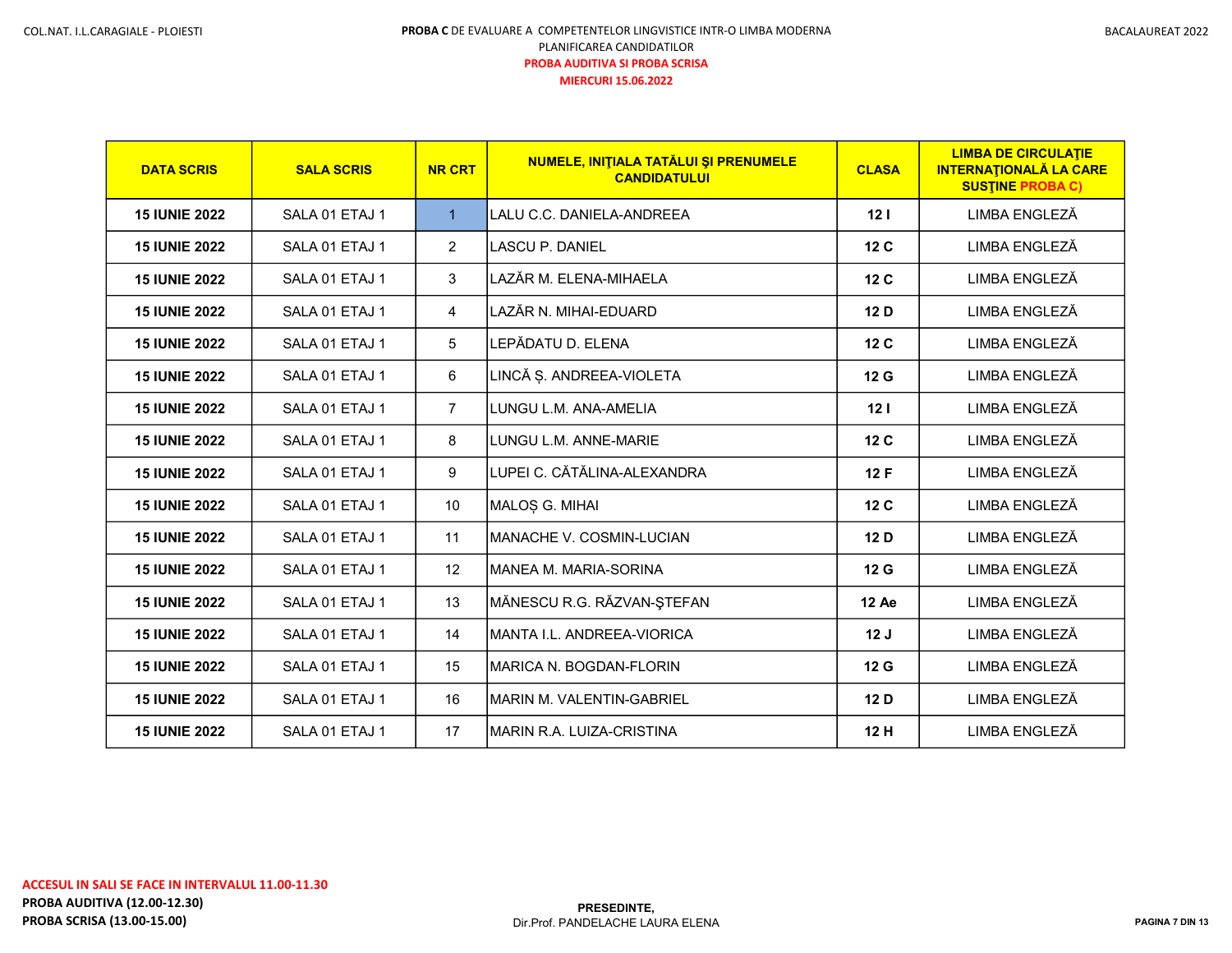| <b>DATA SCRIS</b>    | <b>SALA SCRIS</b> | <b>NR CRT</b>   | NUMELE, INITIALA TATĂLUI ȘI PRENUMELE<br><b>CANDIDATULUI</b> | <b>CLASA</b>    | <b>LIMBA DE CIRCULATIE</b><br><b>INTERNATIONALĂ LA CARE</b><br><b>SUSTINE PROBA C)</b> |
|----------------------|-------------------|-----------------|--------------------------------------------------------------|-----------------|----------------------------------------------------------------------------------------|
| <b>15 IUNIE 2022</b> | SALA 02 ETAJ 1    | $\mathbf{1}$    | IMICLOIU F. ANA-MARIA-RALUCA                                 | 12D             | LIMBA ENGLEZĂ                                                                          |
| <b>15 IUNIE 2022</b> | SALA 02 ETAJ 1    | $\overline{2}$  | İMIHĂILESCU C. ANDREEA-MĂDĂLINA                              | 12D             | LIMBA ENGLEZĂ                                                                          |
| <b>15 IUNIE 2022</b> | SALA 02 ETAJ 1    | 3               | IMIHALACHE I.R. BIANCA-IOANA                                 | 12 <sub>1</sub> | LIMBA ENGLEZĂ                                                                          |
| <b>15 IUNIE 2022</b> | SALA 02 ETAJ 1    | 4               | IMITRACHE M.C. ALEXANDRA-ELENA                               | 12 C            | LIMBA ENGLEZĂ                                                                          |
| <b>15 IUNIE 2022</b> | SALA 02 ETAJ 1    | 5               | IMODOIAN D. VLAD-ANDREI                                      | <b>12 Ag</b>    | LIMBA ENGLEZĂ                                                                          |
| <b>15 IUNIE 2022</b> | SALA 02 ETAJ 1    | 6               | IMOTOC V. ALBERT-SEBASTIAN                                   | 12F             | LIMBA ENGLEZĂ                                                                          |
| <b>15 IUNIE 2022</b> | SALA 02 ETAJ 1    | $\overline{7}$  | NAN I. STELUȚA-CRISTINA                                      | 12 G            | LIMBA ENGLEZĂ                                                                          |
| <b>15 IUNIE 2022</b> | SALA 02 ETAJ 1    | 8               | NEACȘU I. IONUȚ-MIHAI                                        | 12F             | LIMBA ENGLEZĂ                                                                          |
| <b>15 IUNIE 2022</b> | SALA 02 ETAJ 1    | 9               | INEAGU M. ANDA-GEORGIANA                                     | 12 <sub>1</sub> | LIMBA ENGLEZĂ                                                                          |
| <b>15 IUNIE 2022</b> | SALA 02 ETAJ 1    | 10 <sup>°</sup> | INEAGU R. COSMINA-NICOLETA                                   | 12B             | LIMBA ENGLEZĂ                                                                          |
| <b>15 IUNIE 2022</b> | SALA 02 ETAJ 1    | 11              | INICOLESCU C. IOAN-TEODOR                                    | 12 H            | LIMBA ENGLEZĂ                                                                          |
| <b>15 IUNIE 2022</b> | SALA 02 ETAJ 1    | 12              | NICULIȚĂ M.N. REMUS-ANDREI                                   | 12 <sub>G</sub> | LIMBA ENGLEZĂ                                                                          |
| <b>15 IUNIE 2022</b> | SALA 02 ETAJ 1    | 13              | OPREA C.M. DIANA                                             | 12F             | LIMBA ENGLEZĂ                                                                          |
| <b>15 IUNIE 2022</b> | SALA 02 ETAJ 1    | 14              | IOPREA M.A. MARIA-DIANA                                      | 12 G            | LIMBA ENGLEZĂ                                                                          |
| <b>15 IUNIE 2022</b> | SALA 02 ETAJ 1    | 15              | IOPREA V. VLADIMIR                                           | 12 <sub>C</sub> | LIMBA ENGLEZĂ                                                                          |
| <b>15 IUNIE 2022</b> | SALA 02 ETAJ 1    | 16              | IPAIZAN V. OANA-BIANCA                                       | 12J             | LIMBA ENGLEZĂ                                                                          |
| <b>15 IUNIE 2022</b> | SALA 02 ETAJ 1    | 17              | IPASCU D.G. VICTORIA                                         | 12 <sub>1</sub> | LIMBA ENGLEZĂ                                                                          |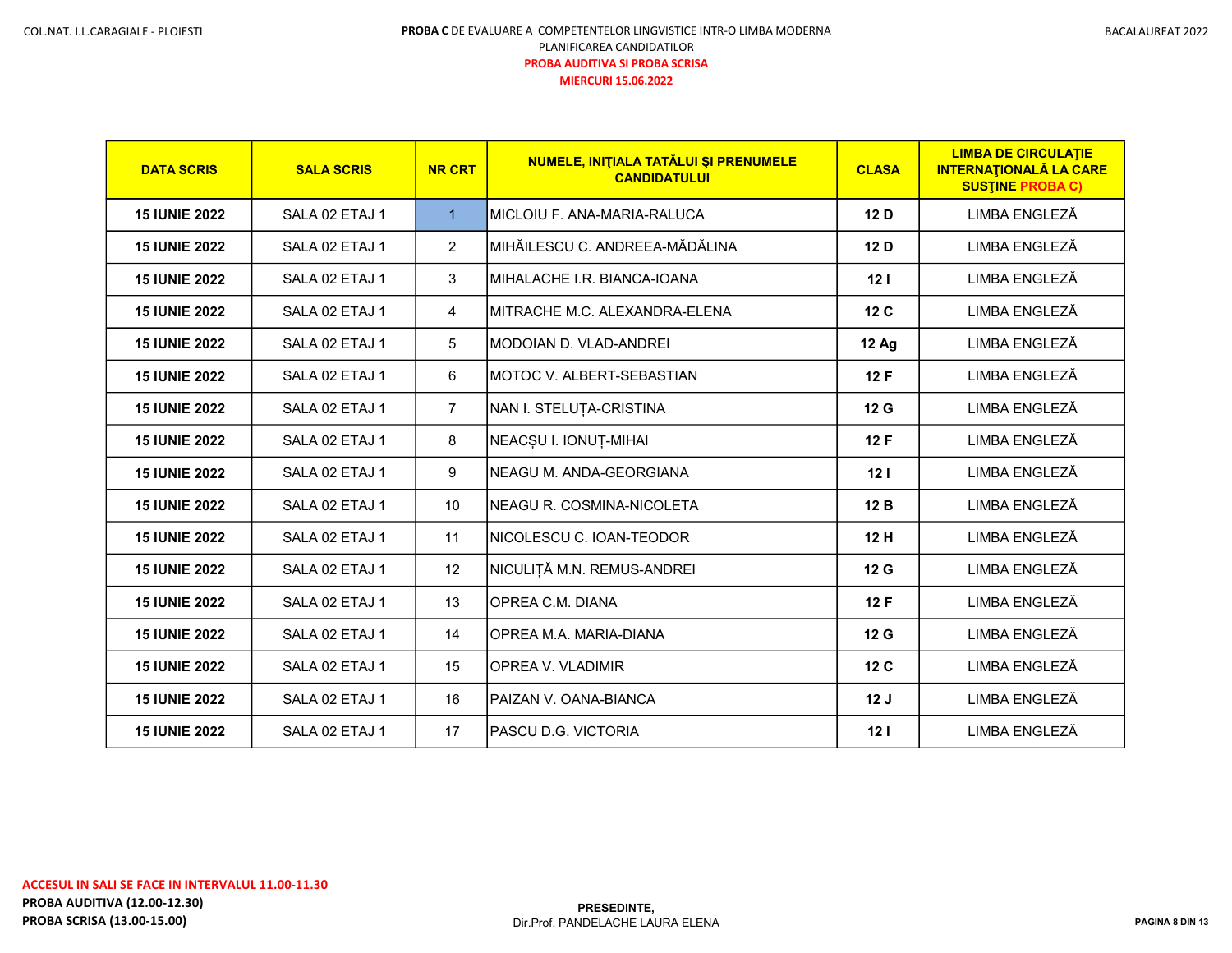| <b>DATA SCRIS</b>    | <b>SALA SCRIS</b> | <b>NR CRT</b>     | NUMELE, INITIALA TATĂLUI ȘI PRENUMELE<br><b>CANDIDATULUI</b> | <b>CLASA</b>    | <b>LIMBA DE CIRCULATIE</b><br><b>INTERNATIONALĂ LA CARE</b><br><b>SUSTINE PROBA C)</b> |
|----------------------|-------------------|-------------------|--------------------------------------------------------------|-----------------|----------------------------------------------------------------------------------------|
| <b>15 IUNIE 2022</b> | SALA 03 ETAJ 1    | $\mathbf{1}$      | PAVEL D. ADRIAN-MIHAI                                        | 12 E            | LIMBA ENGLEZĂ                                                                          |
| <b>15 IUNIE 2022</b> | SALA 03 ETAJ 1    | $\overline{2}$    | PIETRUSEL V.M. ALIN-ADELIN                                   | 12 D            | LIMBA ENGLEZĂ                                                                          |
| <b>15 IUNIE 2022</b> | SALA 03 ETAJ 1    | 3                 | PITARU O. GABRIELA-ALICE                                     | 12J             | LIMBA ENGLEZĂ                                                                          |
| <b>15 IUNIE 2022</b> | SALA 03 ETAJ 1    | 4                 | PLETEA G.L. BIANCA-ȘTEFANIA                                  | 12 F            | LIMBA ENGLEZĂ                                                                          |
| <b>15 IUNIE 2022</b> | SALA 03 ETAJ 1    | 5                 | PLETEA I. ANDREI-GEORGE                                      | 12J             | LIMBA ENGLEZĂ                                                                          |
| <b>15 IUNIE 2022</b> | SALA 03 ETAJ 1    | 6                 | IPOPA C.M. MARIA-IRINA                                       | 12 <sub>G</sub> | LIMBA ENGLEZĂ                                                                          |
| <b>15 IUNIE 2022</b> | SALA 03 ETAJ 1    | $\overline{7}$    | POPA D.C. ROBERT-IONUT                                       | 12B             | LIMBA ENGLEZĂ                                                                          |
| <b>15 IUNIE 2022</b> | SALA 03 ETAJ 1    | 8                 | POPA N.G. TEODOR-ȘTEFAN                                      | 12 H            | LIMBA ENGLEZĂ                                                                          |
| <b>15 IUNIE 2022</b> | SALA 03 ETAJ 1    | 9                 | POPESCU I.V. IOANA-CLAUDIA                                   | 12B             | LIMBA ENGLEZĂ                                                                          |
| <b>15 IUNIE 2022</b> | SALA 03 ETAJ 1    | 10 <sup>1</sup>   | IPOPOVICI P.C. ALEXANDRU                                     | <b>12 Ag</b>    | LIMBA ENGLEZĂ                                                                          |
| <b>15 IUNIE 2022</b> | SALA 03 ETAJ 1    | 11                | <b>PREDA I. BIANCA-MARGARETA</b>                             | 12 G            | LIMBA ENGLEZĂ                                                                          |
| <b>15 IUNIE 2022</b> | SALA 03 ETAJ 1    | $12 \overline{ }$ | IPREDESCU V.F. CĂLIN-FLORIAN                                 | 12 D            | LIMBA ENGLEZĂ                                                                          |
| <b>15 IUNIE 2022</b> | SALA 03 ETAJ 1    | 13                | PRIBOI D. FLORIN-ALEXANDRU                                   | 12 Ae           | LIMBA ENGLEZĂ                                                                          |
| <b>15 IUNIE 2022</b> | SALA 03 ETAJ 1    | 14                | PURCĂREA M.T. ANDREEA-RUXANDRA                               | 12 <sub>1</sub> | LIMBA ENGLEZĂ                                                                          |
| <b>15 IUNIE 2022</b> | SALA 03 ETAJ 1    | 15                | RADU C. ALEXANDRU-MIHAIL                                     | 12 D            | LIMBA ENGLEZĂ                                                                          |
| <b>15 IUNIE 2022</b> | SALA 03 ETAJ 1    | 16                | RADU G. ELENA-REBECCA                                        | 12J             | LIMBA ENGLEZĂ                                                                          |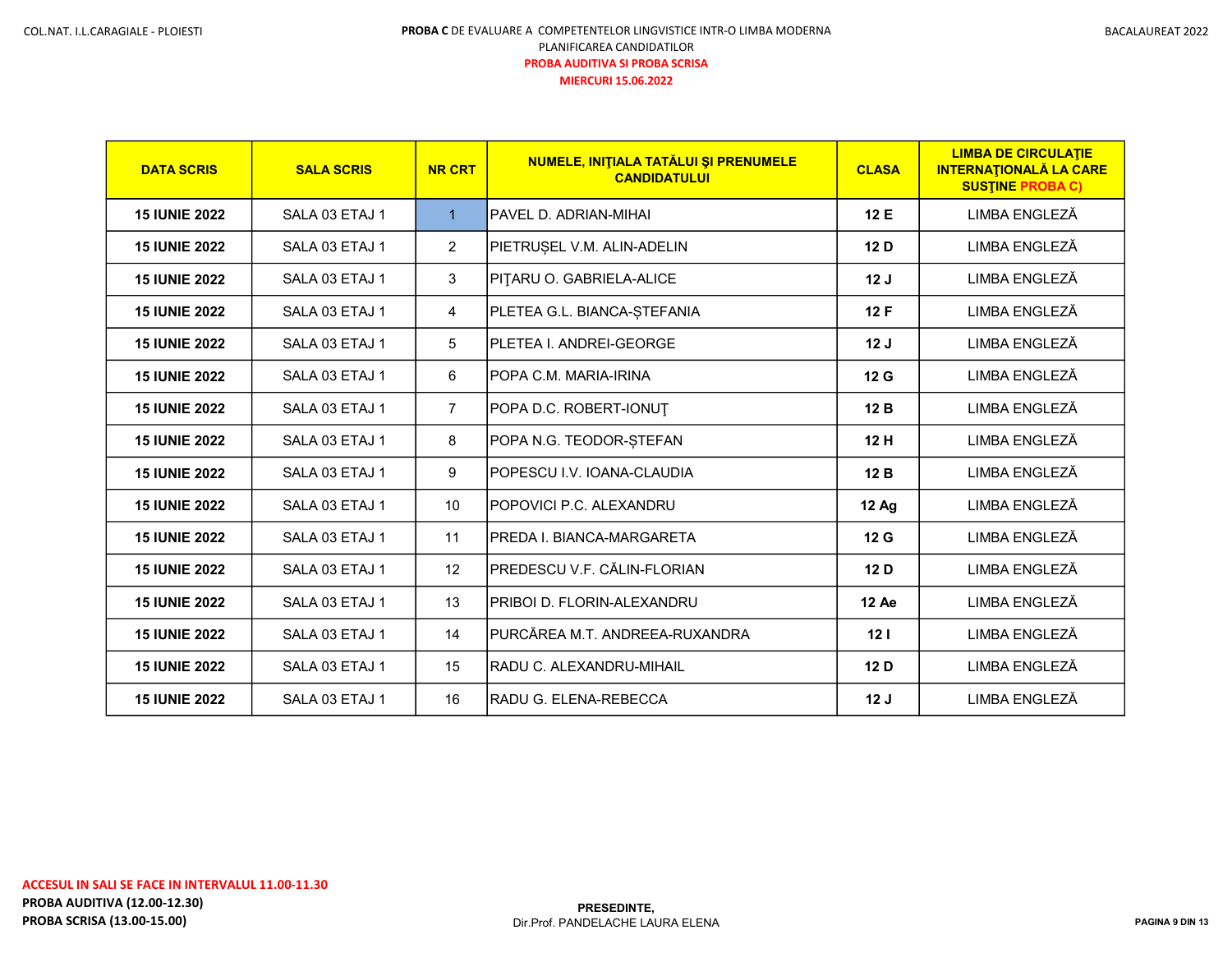| <b>DATA SCRIS</b>    | <b>SALA SCRIS</b> | <b>NR CRT</b>  | NUMELE, INITIALA TATĂLUI ȘI PRENUMELE<br><b>CANDIDATULUI</b> | <b>CLASA</b>    | <b>LIMBA DE CIRCULATIE</b><br><b>INTERNATIONALĂ LA CARE</b><br><b>SUSTINE PROBA C)</b> |
|----------------------|-------------------|----------------|--------------------------------------------------------------|-----------------|----------------------------------------------------------------------------------------|
| <b>15 IUNIE 2022</b> | SALA 04 ETAJ 1    | $\mathbf{1}$   | RĂPIȚEANU M. EVELINA-ADINA-MARINA                            | 12F             | LIMBA ENGLEZĂ                                                                          |
| <b>15 IUNIE 2022</b> | SALA 04 ETAJ 1    | $\overline{2}$ | IRICIU R.C. BIANCA-ALEXANDRA                                 | 12F             | LIMBA ENGLEZĂ                                                                          |
| <b>15 IUNIE 2022</b> | SALA 04 ETAJ 1    | 3              | IRODINA V.M. CRISTIAN-MARIAN                                 | 12 D            | LIMBA ENGLEZĂ                                                                          |
| <b>15 IUNIE 2022</b> | SALA 04 ETAJ 1    | 4              | IROMAN S.M. ALEXANDRA-IULIANA                                | 12J             | LIMBA ENGLEZĂ                                                                          |
| <b>15 IUNIE 2022</b> | SAI A 04 FTAJ 1   | 5              | IROTARU C.G. AI FXIA                                         | 12 D            | <b>LIMBA ENGLEZĂ</b>                                                                   |
| <b>15 IUNIE 2022</b> | SALA 04 ETAJ 1    | 6              | SANDRU C. IOANA-ALEXANDRA                                    | 12 E            | LIMBA ENGLEZĂ                                                                          |
| <b>15 IUNIE 2022</b> | SALA 04 ETAJ 1    | $\overline{7}$ | SANDRU I. MARINA-ANDREEA                                     | 12J             | LIMBA ENGLEZĂ                                                                          |
| <b>15 IUNIE 2022</b> | SALA 04 ETAJ 1    | 8              | SANDU C.G. IULIA-PAULA                                       | 12 Ag           | LIMBA ENGLEZĂ                                                                          |
| <b>15 IUNIE 2022</b> | SALA 04 ETAJ 1    | 9              | SCARLAT C.R. ROBERT-IONUT                                    | 12 <sub>C</sub> | LIMBA ENGLEZĂ                                                                          |
| <b>15 IUNIE 2022</b> | SALA 04 ETAJ 1    | 10             | SERBAN V. IONUT-VALENTIN                                     | 12 Ae           | LIMBA ENGLEZĂ                                                                          |
| <b>15 IUNIE 2022</b> | SALA 04 ETAJ 1    | 11             | SONU D. DORINEL                                              | 12F             | LIMBA ENGLEZĂ                                                                          |
| <b>15 IUNIE 2022</b> | SALA 04 ETAJ 1    | 12             | ISOTIR G. MARIUS                                             | 12 G            | LIMBA ENGLEZĂ                                                                          |
| <b>15 IUNIE 2022</b> | SALA 04 ETAJ 1    | 13             | SPĂTARU I. DIANA-ADRIANA                                     | 12F             | LIMBA ENGLEZĂ                                                                          |
| <b>15 IUNIE 2022</b> | SALA 04 ETAJ 1    | 14             | STAMA C.I. DRAGOŞ-ANDREI                                     | 12 <sub>C</sub> | LIMBA ENGLEZĂ                                                                          |
| <b>15 IUNIE 2022</b> | SALA 04 ETAJ 1    | 15             | STAN D. IONUȚ-ALEXANDRU                                      | 12 Ae           | LIMBA ENGLEZĂ                                                                          |
| <b>15 IUNIE 2022</b> | SALA 04 ETAJ 1    | 16             | STAN L. ELENA-ȘTEFANIA                                       | 12J             | LIMBA ENGLEZĂ                                                                          |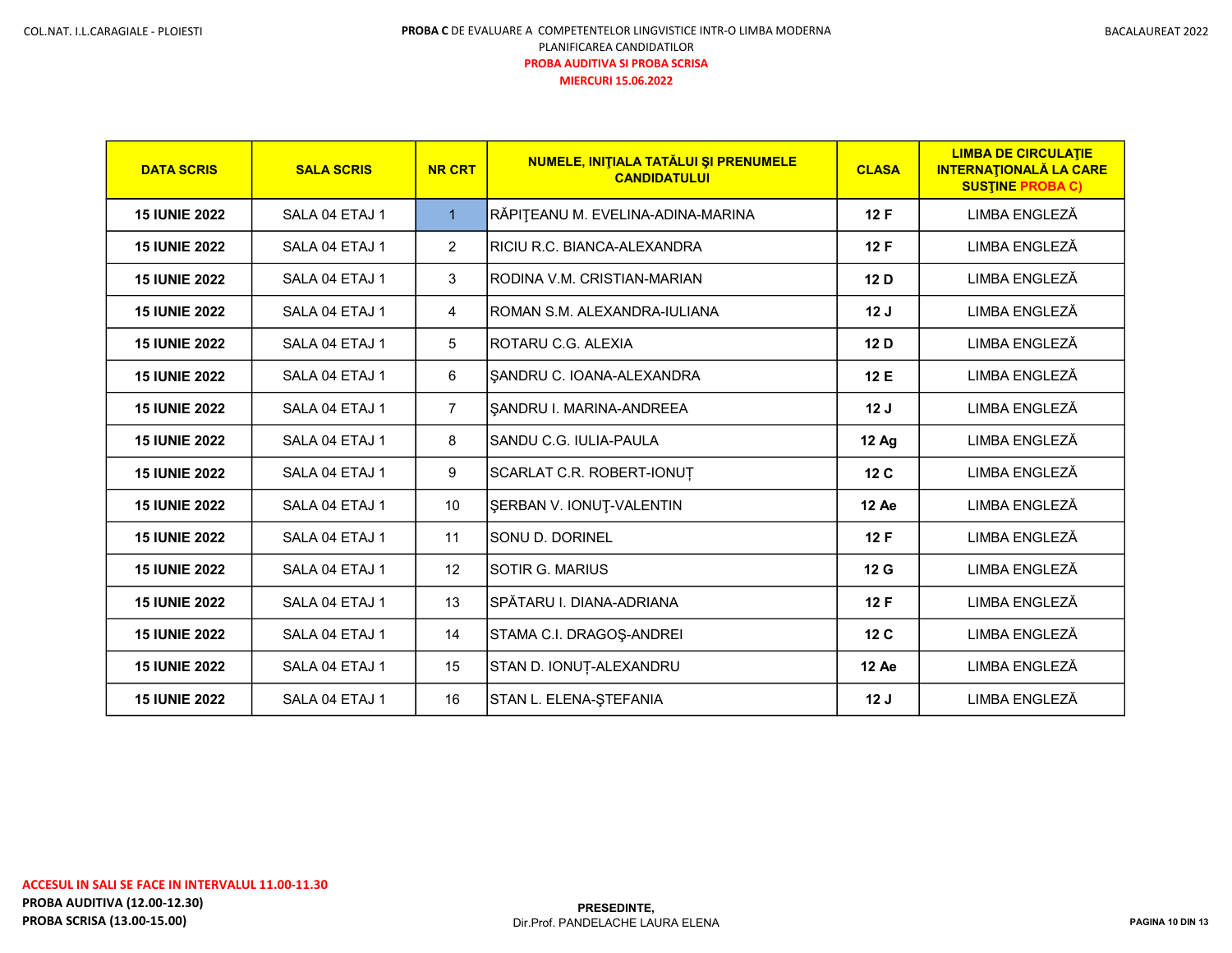| <b>DATA SCRIS</b>    | <b>SALA SCRIS</b> | <b>NR CRT</b>  | NUMELE, INITIALA TATĂLUI ȘI PRENUMELE<br><b>CANDIDATULUI</b> | <b>CLASA</b>    | <b>LIMBA DE CIRCULATIE</b><br><b>INTERNATIONALĂ LA CARE</b><br><b>SUSTINE PROBA C)</b> |
|----------------------|-------------------|----------------|--------------------------------------------------------------|-----------------|----------------------------------------------------------------------------------------|
| <b>15 IUNIE 2022</b> | SALA 05 ETAJ 1    | $\mathbf{1}$   | ISTANCIU M. DENISA-GEORGIANA                                 | 12 E            | LIMBA ENGLEZĂ                                                                          |
| <b>15 IUNIE 2022</b> | SALA 05 ETAJ 1    | $\overline{2}$ | STANCIU N. DIANA-CĂTĂLINA                                    | 12 <sub>1</sub> | LIMBA ENGLEZĂ                                                                          |
| <b>15 IUNIE 2022</b> | SALA 05 ETAJ 1    | 3              | STĂNICĂ-MARINESCU F. IOANA                                   | 12 <sub>1</sub> | LIMBA ENGLEZĂ                                                                          |
| <b>15 IUNIE 2022</b> | SALA 05 ETAJ 1    | 4              | ŞTEFAN R.C. ŞTEFANIA-DANIELA                                 | 12 <sub>1</sub> | LIMBA ENGLEZĂ                                                                          |
| <b>15 IUNIE 2022</b> | SALA 05 ETAJ 1    | 5              | ISTEFAN V. ALEXANDRA-NICOLETA                                | 12 D            | LIMBA ENGLEZĂ                                                                          |
| <b>15 IUNIE 2022</b> | SALA 05 ETAJ 1    | 6              | STOICESCU F.R. FLORIN-DANIEL                                 | 12 D            | LIMBA ENGLEZĂ                                                                          |
| <b>15 IUNIE 2022</b> | SALA 05 ETAJ 1    | $\overline{7}$ | ISTOICESCU G. ALECSANDRA-IOANA                               | 12G             | LIMBA ENGLEZĂ                                                                          |
| <b>15 IUNIE 2022</b> | SALA 05 ETAJ 1    | 8              | ISTROE D. CRISTIANA-ADRIANA                                  | 12 D            | LIMBA ENGLEZĂ                                                                          |
| <b>15 IUNIE 2022</b> | SALA 05 ETAJ 1    | 9              | ISTROE R.N. FLAVIUS-GABRIEL                                  | 12F             | LIMBA ENGLEZĂ                                                                          |
| <b>15 IUNIE 2022</b> | SALA 05 ETAJ 1    | 10             | STROILESCU P.G. NICOLAE-EDUARD                               | 12F             | LIMBA ENGLEZĂ                                                                          |
| <b>15 IUNIE 2022</b> | SALA 05 ETAJ 1    | 11             | SULTANA V. ALEXANDRA-BIANCA                                  | 12 Ae           | LIMBA ENGLEZĂ                                                                          |
| <b>15 IUNIE 2022</b> | SALA 05 ETAJ 1    | 12             | <b>TACE V. OLIVIA-CRISTIANA</b>                              | 12B             | LIMBA ENGLEZĂ                                                                          |
| <b>15 IUNIE 2022</b> | SALA 05 ETAJ 1    | 13             | TACHE C. ANDREI-ADRIAN                                       | 12 G            | LIMBA ENGLEZĂ                                                                          |
| <b>15 IUNIE 2022</b> | SALA 05 ETAJ 1    | 14             | <b>TACORE M. CLARA</b>                                       | 12 Ae           | LIMBA ENGLEZĂ                                                                          |
| <b>15 IUNIE 2022</b> | SALA 05 ETAJ 1    | 15             | TAMAS N. DENISA-GEORGIANA                                    | 12J             | LIMBA ENGLEZĂ                                                                          |
| <b>15 IUNIE 2022</b> | SALA 05 ETAJ 1    | 16             | TĂNASE I. TEODOR-NICOLAE                                     | 12J             | LIMBA ENGLEZĂ                                                                          |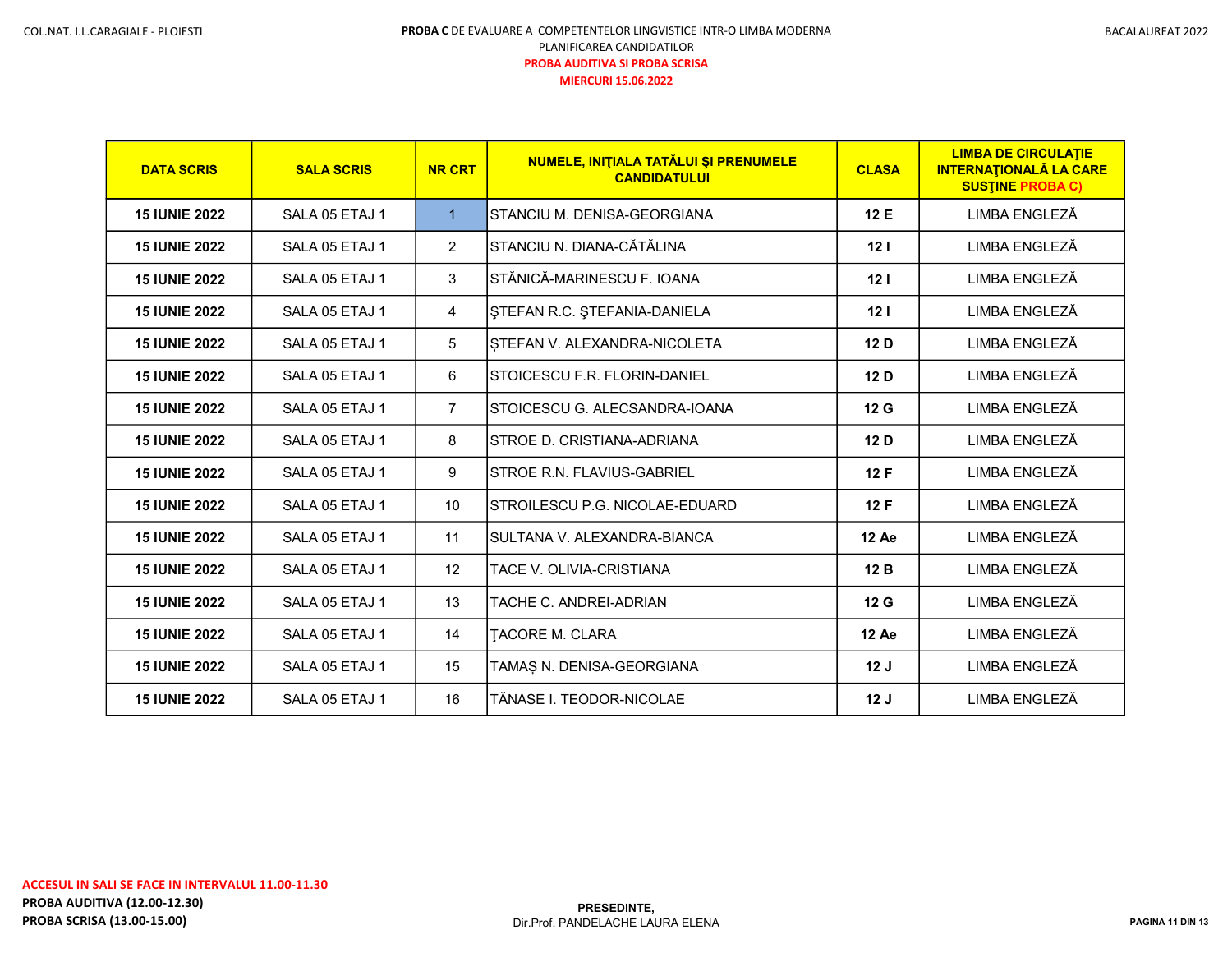| <b>DATA SCRIS</b>    | <b>SALA SCRIS</b> | <b>NR CRT</b>   | NUMELE, INITIALA TATĂLUI ȘI PRENUMELE<br><b>CANDIDATULUI</b> | <b>CLASA</b>    | <b>LIMBA DE CIRCULATIE</b><br><b>INTERNATIONALĂ LA CARE</b><br><b>SUSTINE PROBA C)</b> |
|----------------------|-------------------|-----------------|--------------------------------------------------------------|-----------------|----------------------------------------------------------------------------------------|
| <b>15 IUNIE 2022</b> | SALA 06 ETAJ 1    | $\mathbf{1}$    | <b>TIGĂNUȘ I. AURELIA-IOANA-HERMINA</b>                      | 12 <sub>1</sub> | LIMBA ENGLEZĂ                                                                          |
| <b>15 IUNIE 2022</b> | SALA 06 ETAJ 1    | $\overline{2}$  | <b>TITEICĂ D. ALEXANDRA-NICOLETA</b>                         | 12J             | LIMBA ENGLEZĂ                                                                          |
| <b>15 IUNIE 2022</b> | SALA 06 ETAJ 1    | 3               | TIUT L.H. HORIA-TRAIAN                                       | <b>12 Ag</b>    | LIMBA ENGLEZĂ                                                                          |
| <b>15 IUNIE 2022</b> | SALA 06 ETAJ 1    | $\overline{4}$  | TOMA I.C. NECTARIA-ALEXANDRA                                 | <b>12 Ag</b>    | LIMBA ENGLEZĂ                                                                          |
| <b>15 IUNIE 2022</b> | SAI A 06 FTAJ 1   | 5               | TOMA S.C. MARIA-PATRICIA                                     | 12G             | LIMBA ENGLEZĂ                                                                          |
| <b>15 IUNIE 2022</b> | SALA 06 ETAJ 1    | 6               | TUDOR I. ALEXANDRU-CRISTIAN                                  | 12D             | LIMBA ENGLEZĂ                                                                          |
| <b>15 IUNIE 2022</b> | SALA 06 ETAJ 1    | $\overline{7}$  | TUDOR T. RALUCA-ȘTEFANIA                                     | 12 <sub>G</sub> | LIMBA ENGLEZĂ                                                                          |
| <b>15 IUNIE 2022</b> | SALA 06 ETAJ 1    | 8               | TUDOSE M. MIRUNA-MARIA                                       | 12 <sub>C</sub> | LIMBA ENGLEZĂ                                                                          |
| <b>15 IUNIE 2022</b> | SALA 06 ETAJ 1    | 9               | VĂSII F.A. DAN-FMANUFI                                       | 12 E            | LIMBA ENGLEZĂ                                                                          |
| <b>15 IUNIE 2022</b> | SALA 06 ETAJ 1    | 10 <sup>1</sup> | VASILE A. GABRIEL-VLĂDUȚ                                     | 12B             | LIMBA ENGLEZĂ                                                                          |
| <b>15 IUNIE 2022</b> | SALA 06 ETAJ 1    | 11              | VASILE C. ANA-ALEXANDRA                                      | 12J             | LIMBA ENGLEZĂ                                                                          |
| <b>15 IUNIE 2022</b> | SALA 06 ETAJ 1    | 12              | VĂTĂȘELU G.C. MARIA-TEODORA                                  | 12 E            | LIMBA ENGLEZĂ                                                                          |
| <b>15 IUNIE 2022</b> | SALA 06 ETAJ 1    | 13              | VLĂSCEANU G. ANDREI                                          | 12 E            | LIMBA ENGLEZĂ                                                                          |
| <b>15 IUNIE 2022</b> | SALA 06 ETAJ 1    | 14              | VOICEA C. ANDREI                                             | 12 <sub>C</sub> | LIMBA ENGLEZĂ                                                                          |
| <b>15 IUNIE 2022</b> | SALA 06 ETAJ 1    | 15              | ZAMFIR I. DIANA-MIHAELA                                      | 12 <sub>C</sub> | LIMBA ENGLEZĂ                                                                          |
| <b>15 IUNIE 2022</b> | SALA 06 ETAJ 1    | 16              | ZĂVOIU G.B. MARIA-LOREDANA                                   | 12F             | LIMBA ENGLEZĂ                                                                          |